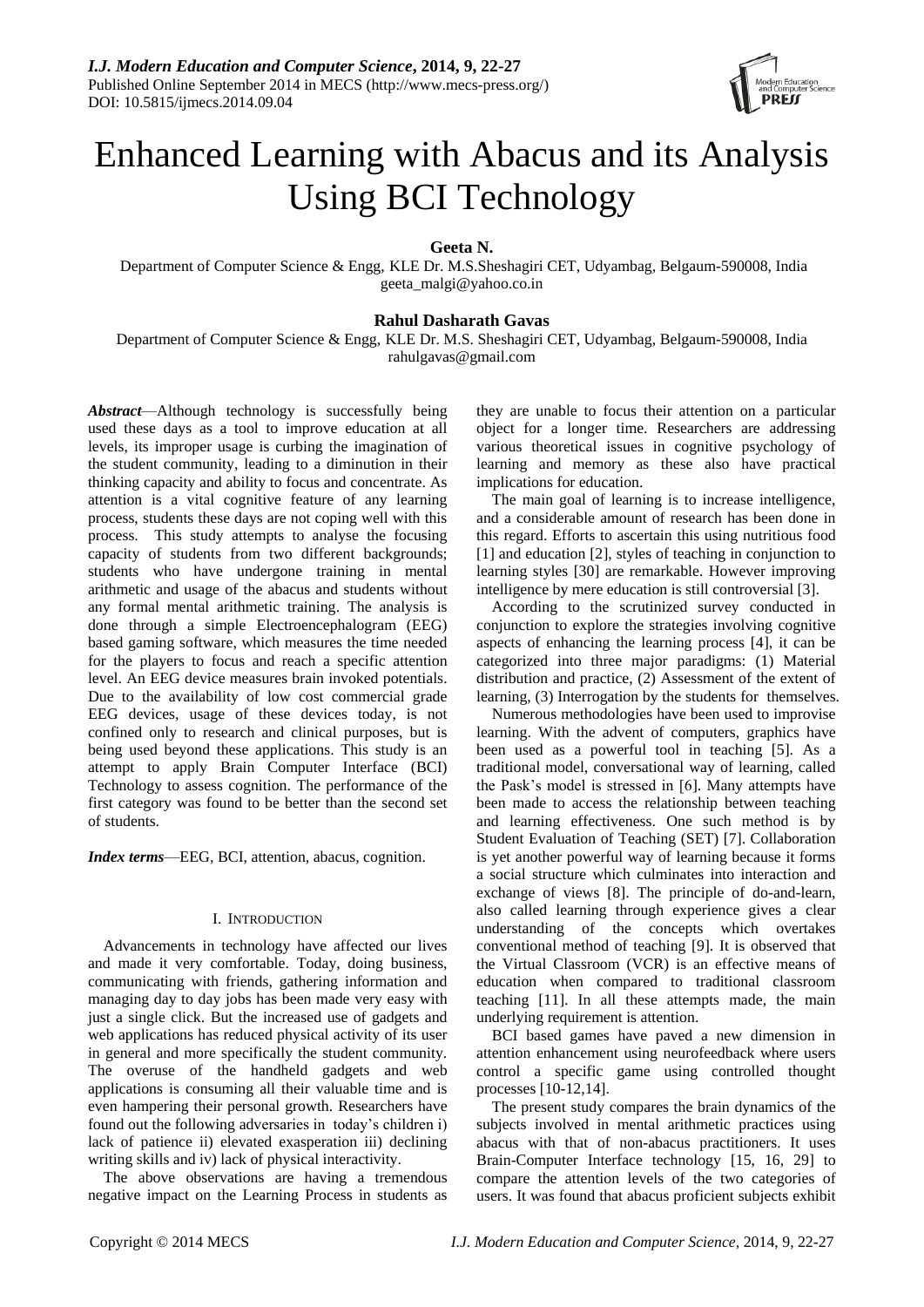outstanding capability in mental calculation which may be the result of higher concentration levels. Fig.1 shows the schema of the implementation using Brain Computer Interface. The first phase deals with acquiring the brain waves using an EEG device. This is followed by a phase dealing with signal processing algorithms to extract data from the raw brain waves and then a phase dealing with the translation of the data into a machine understandable format. Finally this is used to drive computer applications.



Fig.1. Block diagram of BCI.

# *A. Attention*

According to the clinical model, attention implies focusing on a single facet while ignoring the rest. Attention has also been referred to as the allocation of processing resources [17]. It is deep rooted in psychology and neuroscience. With the advancements in technology, efforts have been made to develop relational schemas which govern their correlation with respect to electric impulses in the brain [18-21]. This aids in driving many real time applications. There are two aspects of the response of the human brain to the external environment [22] one is bottom–up processing or stimulus driven or exogenous attention. It could be a response to sudden noises. The other one is top-down processing or goal driven or endogenous or executive attention. It is under the control of the person who is attending it. The exogenous aspects of attention involve parietal and temporal cortices and brainstem and the endogenous aspects involve frontal cortex and basal ganglia [23-25].

Multimedia multitasking is another behavior observed in the younger generations today. This has resulted due to the rapid changes in mobile computing and Internet access environments [26]. Multitasking can be defined as the attempt to perform two or more tasks simultaneously. Research shows that when multitasking, people make more mistakes or perform their tasks slowly [27] as attention must be divided among all the components of the task to perform them. Research also shows that multitasking affects the way of human thinking, learning, retention, and other information processing acts [25].

## *B. Abacus*

Though its uses have ceased considerably in this computer age, it has still been a popular tool which bestows the users, the power of both manipulating the tool in its physical as well as mental form. This can involve calculations which frequently take 10 digits with significant speeds and precision [12]. This is accomplished by the finger movements in the initial stages which are replaced by mental calculations in the later levels of training. This is followed by the amalgamation of several cognitive features like momentary storage of transitional data, number identification, and quick manipulation. It is found that abacus experts possess higher levels of attention which is vital to achieve anything.

The overall structure of the paper is organized as follows: The initial part of the current study includes a survey of challenges faced in modern educational systems and work done towards overcoming them. The need of cognition to improvise the learning process is identified and abacus as one of the tools to catalyze it is discussed. The implementation deals with monitoring the attention state of the abacus and non-abacus literates which is given in Section II. A comparison of the data sets of both classes of subjects is presented graphically in Section III. The conclusion and future scope of the study are given in Section IV and V respectively.

#### II. IMPLEMENTATION

The Human brain is composed of millions of neurons, which eject electrons at unparalleled paces. The implementation focuses on BCI technology, a new research area in the field of computer science. The technology revolves around the extraction of brain generated signals to operate computer applications

The algorithms used in the Electroencephalogram (EEG) device used to generate digital data corresponding to different brain states including attention and meditation. The waveforms depict various mental and physical processes underlying in humans. During signal processing, the unwanted parts of the waveforms called artifacts, which culminate due to accidental eye blinks, muscle movements, respiration, etc., are removed. The pure waveform obtained is used to study the various physiological processes and is used to drive an application or to detect mental disorders.

Based on frequency, the brain waves are categorized into lower and higher alpha, lower and higher beta, delta, theta, gamma, etc. Each waveform depicts a particular state of mind and body. Many animals, including humans, produce gamma waves (40 - 60 Hz) when focusing attention on a particular object or activity [28].

In this study, the data corresponding to attention state waveforms were collected from people of different age groups in time domain with the aid of an EEG device from Neurosky.

Subjects within the age groups from 6 to 22 were chosen. All the subjects were healthy and the experiment was conducted in normal environmental conditions. Two types of subjects were enrolled into the study, one type comprised of abacus experts and others were not. The abacus literate subjects were asked to solve some arithmetic problems which were dictated orally until the BCI game ended. The non abacus practitioners were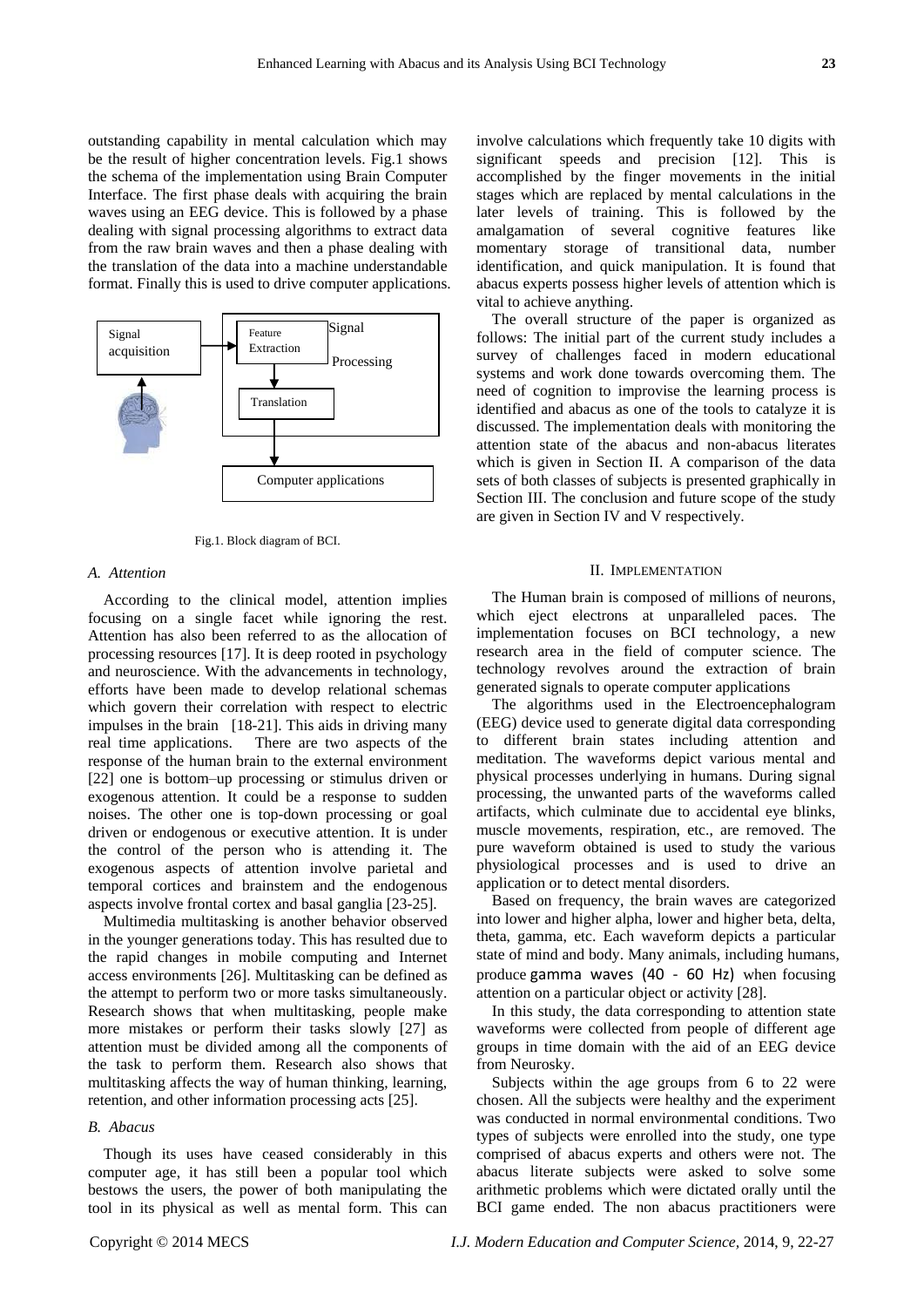asked to play a simple BCI game developed using OpenGl (Open Graphics Library)-an Application Program Interface (API) for rendering 2D/3D graphics. Fig. 2 shows a snapshot of the BCI game developed for this purpose. The user had to move a sphere from source to destination and the movement was based upon the attention values. A few numbers of intervening random figures were used to distract the user and curb his attention and add to the difficulty level of the game. The lighting, shading and material properties were randomized to facilitate this. In both the cases, subject's brain data was captured using Neurosky Mindwave Mobile EEG [13].

## *A. Hardware and software details*

The device used is a single channel acquisition, wireless EEG, with the sensor capturing the waveforms safely from the frontal cortex region. The device uses dry sensor technology. Software named ThinkGear Connector (TGC) is used to connect the EEG to the computer and the data transfer takes place through the Bluetooth device. TGC runs as a background process and directs the data from the headset to an open network socket from the serial port. For every second, the device computes and measures the attention eSense measure. Internally, it considers electric signals (Gamma waveforms) to accomplish this. The analog data is then translated into binary form. This can be retrieved using the TG GetValue (connectionId, TG\_DATA\_ATTENTION) api. The first argument specifies the connection status of the EEG device and the second parameter is used to get the attention values in percentages.

The overall testing schema can be summarized with the aid of the following algorithm:

### *B. Algorithm*

*Input:* Brain waves of subjects involved in mathematical computations.

*Output:* Percentage of attention retaining capacity above a certain threshold.

#### *Procedure:*

1. Connect the EEG to the system. 2. If successful connection, { Read brain wave data n=number of abacus knowing subjects; m=non abacus subjects; t=time taken to solve a problem; counter=0; //structure for data storage struct { int attention[t]; float percentage; }abacus[n], non\_abacus[m]; } //connection not successful else go to step 1.

3. Calculate attention retaining capability of abacus subjects

```
for (i=0;i < n;i++){
   for(i=0; i < t; j++) {
     if(abacus[i].attention[j]>= threshold)
    {
     counter+=1;
    }
   }
abacus[i].percentage=(counter/t)*100;
counter=0;
}
4. Calculate attention retaining
```
capability of non abacus subjects for  $(i=0;i$ {

```
for(j=0; j < t;j++) {
  if(non_abacus[i].attention[j]>= threshold)
  {
   counter+=1;
  }
 }
```
non abacus[i].percentage=(counter/t)\*100; counter=0;

} 5. Comparison based on the obtained data. 6. Stop.

## *C. Programming modules used in the BCI game.*

 main() //Connect the EEG errorCode=(int)(check connection) if errorCode<0 return Connection failure p←initial screen position Drawscene(); Reshape();

```
 }
```
 $\overline{\phantom{a}}$ 

{

Drawscene()

//Clear the colour and depth buffers and set the //model view matrix glLoadIdentity();

R←Random Number //Set the material properties including ambience, //diffuse, specular and shininess //Set the light position and light diffuse API's //Randomize the above API's with R passed as //parameter MoveBall(); DrawCircle(); //Swap the buffers glutSwapBuffers(); }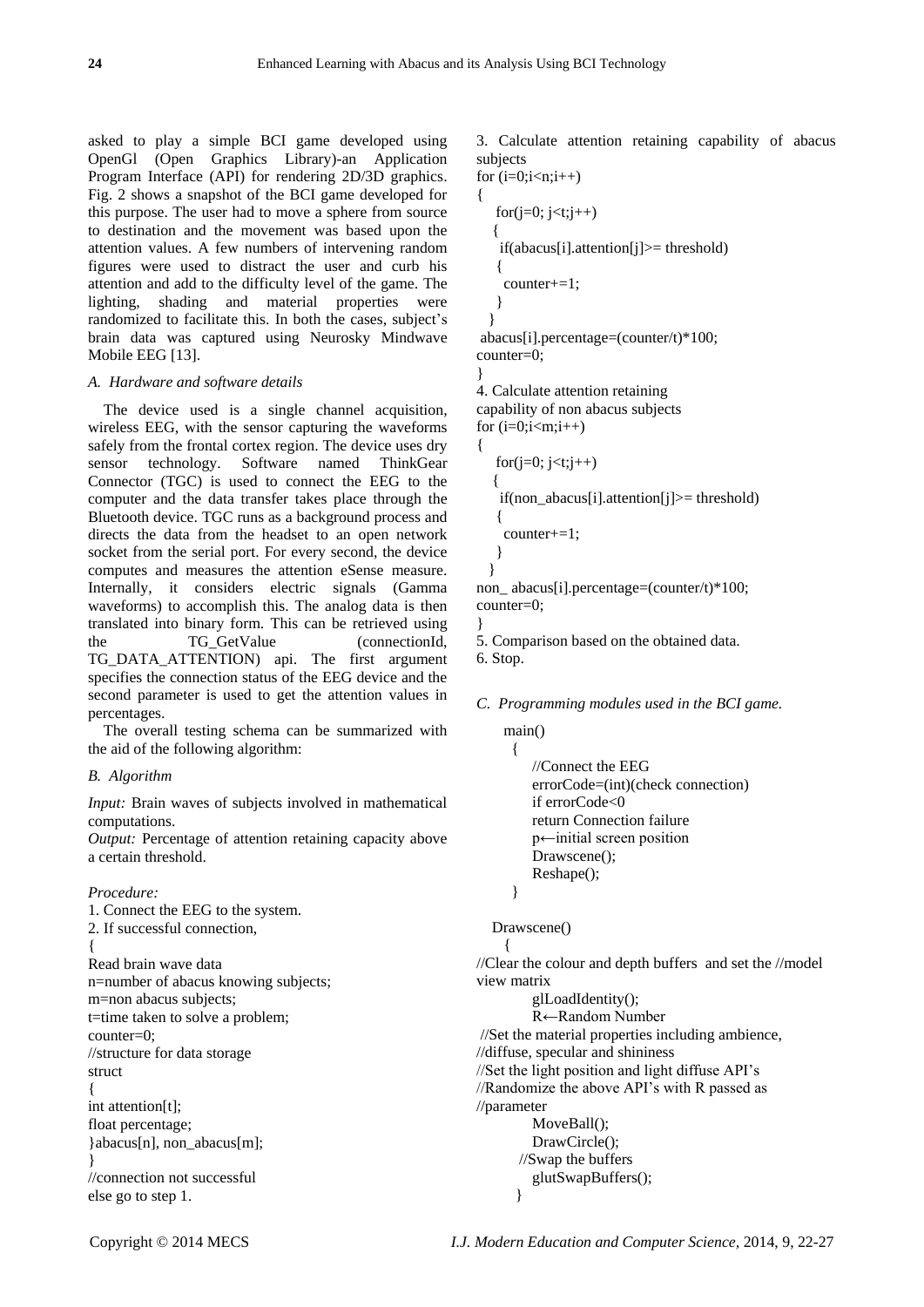## MoveBall()

```
{
for i \leftarrow 0 to 9999
         if errorCode==1
         {
                   a←Get attention values
                   t←Set the threshold
                   if a>t
                   p+=0.2 //Move the ball ahead by 0.2 as 
         step size
                   else
                   p-=0.2 //Descend the ball with 0.2 as 
         step size
         }
}
```
#### DrawCircle()

{

R←Random Number //Direction Showing Balls

for  $i \leftarrow 0$  to 9

- glPushMatrix(); glTranslatef(i-5,0,0); glutSolidSphere(i-(0.99\*i),150,150); glPopMatrix();
- if p==final destination position //display teapot glutSolidTeapot(0.5); return time taken to play  $exit(0)$ ;

//main ball glPushMatrix(); glTranslatef(a,0,0); glutSolidSphere(0.25,150,150); glPopMatrix();

//similarly draw random balls with R passed as parameter in it

//R should be used in glTranslate(…) and glutSolidSphere(…) to randomize their movement and shape

}



Fig. 2. Snapshot of BCI game developed using OpenGl.

#### III. RESULTS AND DISCUSSIONS

The BCI game was developed for non –abacus practitioners using OpenGl graphics package. The nonabacus practitioners were made to play the game and simultaneously their eSense measures were recorded. In case of abacus literates, the students were asked to solve arithmetic problems mentally and their eSense measures were recorded through the game. The brain data was read from an assortment of subjects and the data sets were manipulated using the algorithm mentioned in section II.B and the results are as shown in Fig. 3 through 4, for abacus and non abacus students, respectively.



Fig. 3. Graph showing the percentage of attention levels above 50% in abacus literates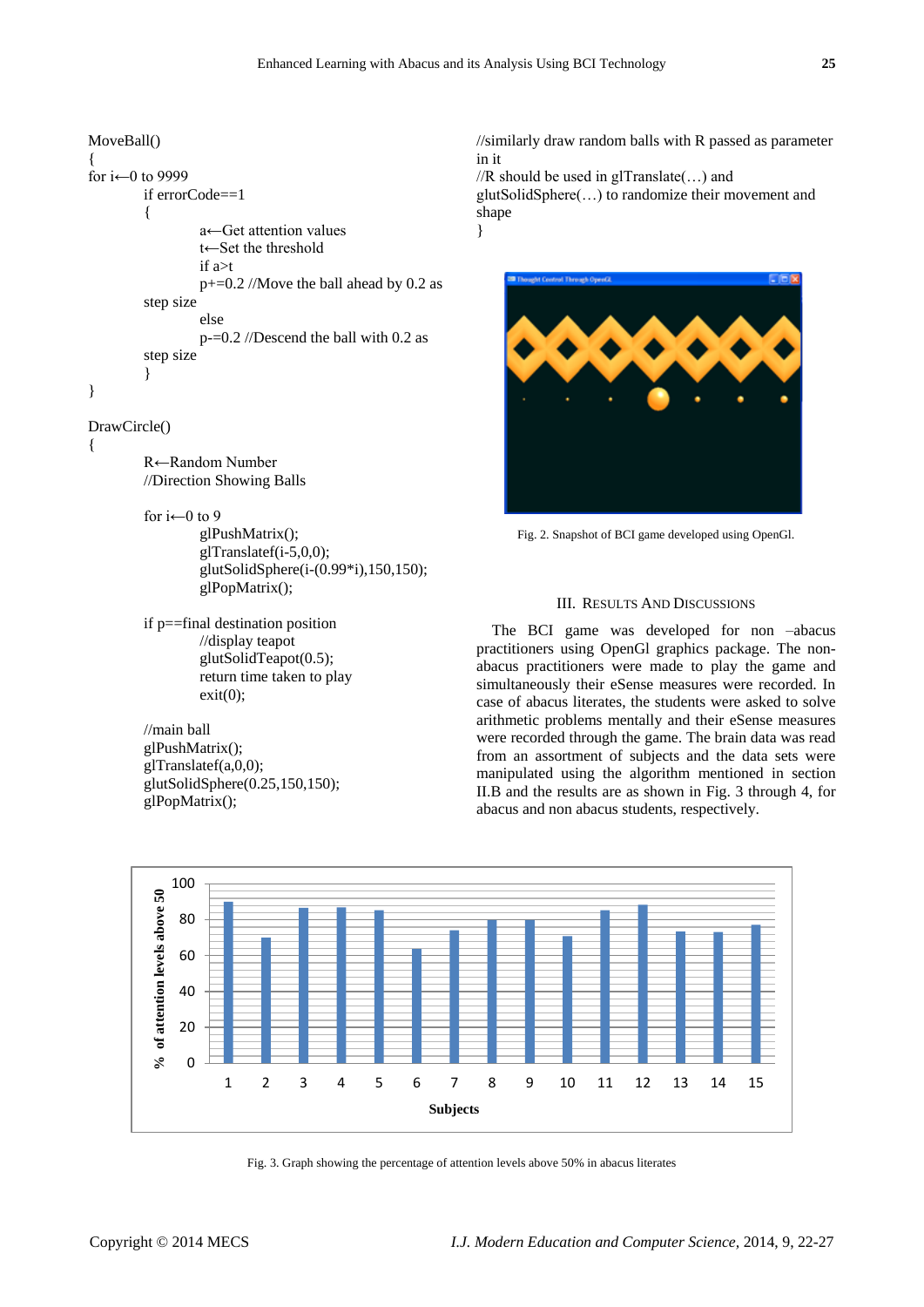

Fig. 4. Graph showing the percentage of attention levels above 50% in non - abacus practitioners.

The results obtained show how well the abacus students excelled the rest in consistently maintaining their attention value above a certain threshold, which was 50% in this case.

#### IV. CONCLUSION

Abacus instills the capability of retaining optimum attention which is evident from the results obtained. Attention values show drastic rise and falls and is spare, in subjects who are not abacus literates. This shows how a simple yet powerful mental calculation technique, plays a major role in fostering the attention, which is crucial to pursue any education. Also, the study shows how an EEG device can effectively measure the attention levels in an individual and thus aid him/her to rectify his concentration skills.

## V. FUTURE SCOPE

The study urges the need to include abacus as a part of the curriculum in all aspects of learning. This highly enhances the outcome of education. Learning institutes can use EEGs to assess the improvements and attention levels in students. This paves a way towards effective learning.

#### **ACKNOWLEDGEMENTS**

The authors are immensely grateful for the valuable guidance provided by Dr. Nandini Sidnal, HOD, Department of Computer Science & Engg, KLE Dr. M.S. Sheshagiri CET, Udyambag, Belgaum.

#### **REFERENCES**

- [1] Benton, D. (2001), "Micro-nutrient supplementation and the intelligence of children", [Volume](http://www.sciencedirect.com/science/journal/01497634/25/4) 25, Issue 4, June 2001, Pages 297–309, Elsevier.
- [2] Ceci, S. J. (1991), "How much does schooling influence general intelligence and its cognitive components?", A reassessment of the evidence. Developmental Psychology, 27, 703–722. doi: [10.1037/0012-1649.27.5.703](http://psycnet.apa.org/doi/10.1037/0012-1649.27.5.703)
- [3] Paul Irwing, Alya Hamza, Omar Khaleefa, Richard Lynn, ―Effects of Abacus training on the intelligence of Sudanese children", Personality and Individual Differences 45(2008)694–696, Elsevier. doi:10.1016/j.paid.2008.06.011.
- [4] Henry L. Roediger III, Mary A. Pyc, "Inexpensive techniques to improve education: Applying cognitive psychology to enhance educational practice", Journal of Applied Research in Memory and Cognition 1 (2012) 242 248, Elsevier. doi[: 10.1016/j.jarmac.2012.09.002.](http://dx.doi.org/10.1016/j.jarmac.2012.09.002)
- [5] Mary Hegarty, "Dynamic visualizations and learning: getting to the difficult questions", Learning and Instruction 14(2004)343–351, Elsevier. doi:10.1016/j.learninstruc.2004.06.007.
- [6] Bernard Scott, "Gordon Pask's Conversation Theory: A Domain Independent Constructivist Model of Human Knowing", Foundations of Science, special issue on "The Impact of Radical Constructivism on Science",edited by A. Riegler, 2001, vol. 6, no.4: 343–360.
- [7] Mariyamni Awang, Balbir Singh, Iskandar Dzulkarnain, "An Analysis of the Relationship between Effective Teaching and Effective Learning at UTP", Procedia -Social and Behavioral Sciences 56 (2012) 594 – 601, Elsevier. doi[: 10.1016/j.sbspro.2012.09.693.](http://dx.doi.org/10.1016/j.sbspro.2012.09.693)
- [8] DILLENBOURG, P., BAKER, M., BLAYE, A. & O'MALLEY, C., "The evolution of research on collaborative learning", In E. Spada & P. Reiman (Eds) *Learning in Humans and Machine: Towards an interdisciplinary learning science*. (Pp. 189-211). Oxford: Elsevier.
- [9] Orazio Miglino, Alberto Venditti, Alessandra Delli Veneri, Andrea Di Ferdinando, "Eutopia-Mt. teaching mediation skills using multiplayer on-line role playing games", Procedia Social and Behavioral Sciences 2 (2010) 2469–2472, Elsevier. doi:10.1016/j.sbspro.2010.03.355.
- [10] [Thomas, Kavitha P](http://ieeexplore.ieee.org/search/searchresult.jsp?searchWithin=p_Authors:.QT.Thomas,%20Kavitha%20P.QT.&newsearch=true) [Vinod, A.P.;](http://ieeexplore.ieee.org/search/searchresult.jsp?searchWithin=p_Authors:.QT.Vinod,%20A.P..QT.&newsearch=true) [Guan, Cuntai,](http://ieeexplore.ieee.org/search/searchresult.jsp?searchWithin=p_Authors:.QT.Guan,%20Cuntai.QT.&newsearch=true) "Design of an online EEG based neurofeedback game for enhancing attention and memory", Engineering in [Medicine and Biology Society \(EMBC\), 2013 35th](http://ieeexplore.ieee.org/xpl/mostRecentIssue.jsp?punumber=6596169) [Annual International Conference of the IEEE.](http://ieeexplore.ieee.org/xpl/mostRecentIssue.jsp?punumber=6596169) doi: 10.1109/EMBC.2013.6609529.
- [11] [Das, S.,](http://ieeexplore.ieee.org/search/searchresult.jsp?searchWithin=p_Authors:.QT.Das,%20S..QT.&searchWithin=p_Author_Ids:37536657600&newsearch=true) [Dhande, A.P.](http://ieeexplore.ieee.org/search/searchresult.jsp?searchWithin=p_Authors:.QT.Dhande,%20A.P..QT.&searchWithin=p_Author_Ids:37541497800&newsearch=true); Bhoi, M., "Leveraging Virtual Classroom for effective learning", Technology for Education (T4E), 2010 International Conference, IEEE. doi[: 10.1109/T4E.2010.5550051.](http://doi.ieeecomputersociety.org/10.1109/T4E.2010.5550051)
- [12] Stigler, J.W., 1984. "Mental abacus:" the efects of abacus training on Chinese children's mental calculation", Cogn.